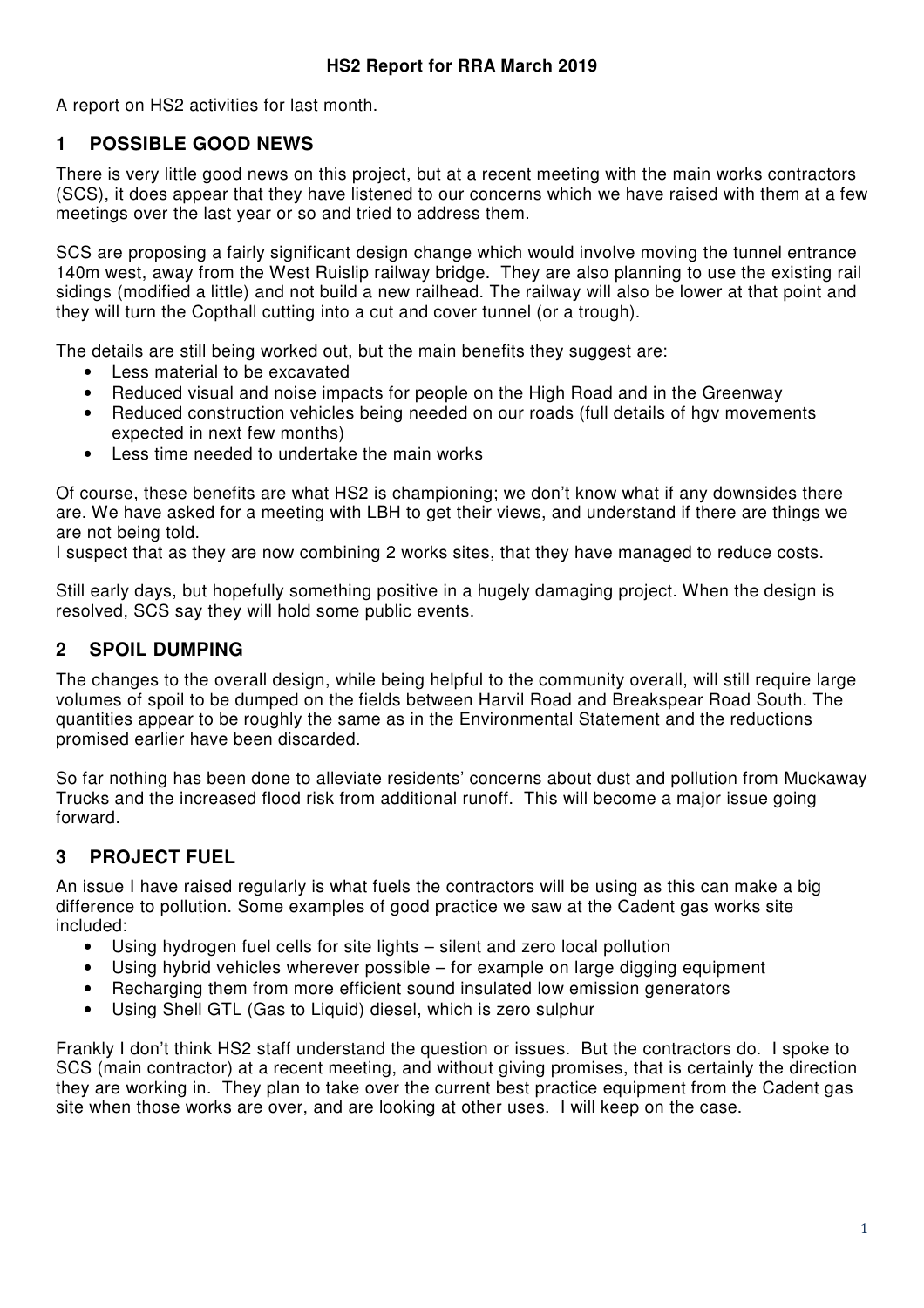## **4 BREAKSPEAR ROAD SOUTH**

It looks as though our (and LBH's) pressure to delay the planned 8 week closure on Breakspear Road South (BRS) to the summer holidays is paying off. HS2 say they need board level approval for that change, but are going down that route.

# **5 POWER SUPPLY FROM RAYNERS LANE (TBM PS)**

There is no change from last month. HS2 are pressing forward with the road route. LBH are still having discussions with TFL for the railway line route, but it doesn't sound too promising.

I have proposed a new route that avoids Ickenham High road which I am told "will be considered".

HS2 say that test borings along the route are likely to start in the next few months with main work expected to start Q3 2019 and will last around a year.

## **6 SWAKELEYS ROUNDABOUT REDESIGN**

No major update. LBH (with our support) are only looking at pedestrian and cycling improvements.

## **7 WEST RUISLIP**

Site building is continuing. I have asked about their plans for further vegetation clearance – still waiting for a reply.

One very minor benefit is that when I met the contractors late last year I asked if they could put a drain in on the road, as that area is prone to flooding in heavy rain. There does appear to be a drain in the new entrance, we will wait for the next heavy rain storm to see if it is effective.

## **8 COLNE VALLEY VIADUCT**

Work on doing large test pilings is due to start in CVV area (Colne Valley Viaduct) soon. See January report.

The next CVV public event is expected to be in mid to end of May, when the latest designs will be shown. However they need to be submitted to LBH before then, and they are obviously struggling with the design.

## **9 OTHER ISSUES**

#### **9.1 Main construction**

HS2 say that main construction is still expected to start on 1<sup>st</sup> June. I don't believe the main contractors believe that, as their earliest plans were July.

## **9.2 Security vehicles**

The HS2 security patrols (unmarked) have been seen in residential roads in the small hours of the morning upsetting some residents. They have promised to investigate it.

## **9.3 Mud on roads**

The mud on the road issue has got more serious. An HS2 vehicle (or vehicles) went onto the side verge / bank on BRS and caused it collapse. LBH have written formally to HS2.

## **9.4 Works forward look**

The scheduled works for the next 3 months can be found at: https://s3-eu-west-1.amazonaws.com/commonplace-customerfiles/hs2inhillingdon/Hillingdon%20three%20month%20construction%20look%20ahead%20March%20 2019%20Final.pdf